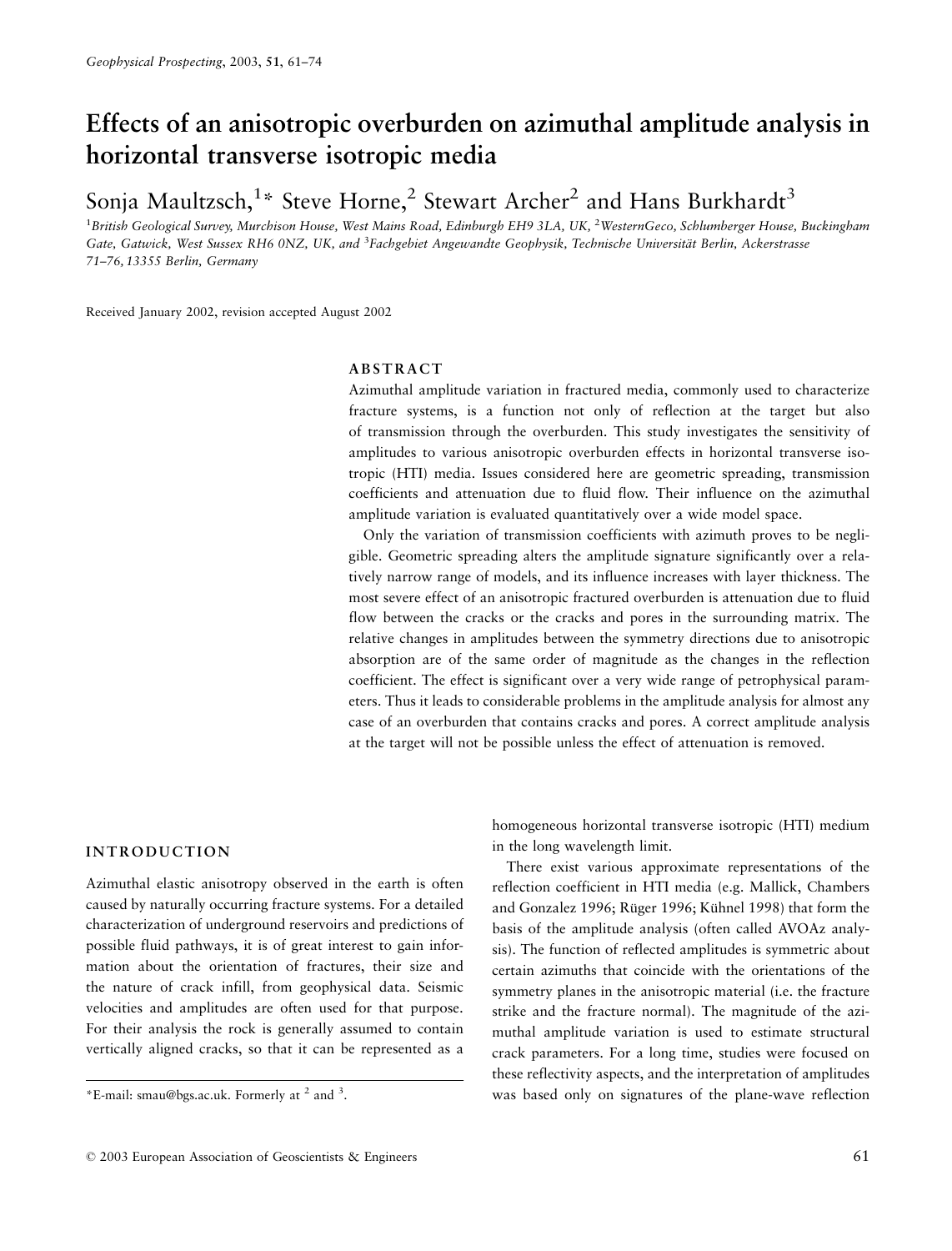coefficient (e.g. Rüger and Tsvankin 1997; Pérez, Gibson and Toksöz 1999; Gray and Head 2000). On the other hand, it has been found in many real data cases that the results of the amplitude analysis differ substantially from the results of the velocity analysis. These discrepancies may be caused by transmission through an anisotropic overburden. In this case, the transmission coefficients, geometric spreading and attenuation also contribute to the azimuthal changes in amplitudes that are observed in the data.

Horne and MacBeth (1997) investigated transmission effects in connection with VSP data and concluded that transmission coefficients can be neglected but attenuation might be an issue. MacBeth et al. (1997) and Kühnel (1998) found that they needed to calibrate the amplitudes prior to the AVOAz analysis with a reflection just above the target to eliminate overburden effects and obtain correct results. Mallick et al. (1998) either neglected the effect of geometric spreading or applied a spreading correction using a  $v<sup>2</sup> t$ -expression as in isotropic media but as a function of the anisotropic NMO velocity field. This is, however, not correct in the anisotropic case and ray tracing has to be performed instead to evaluate the correct divergence factors.

Hudson, Liu and Crampin (1996) and Pointer, Liu and Hudson (2000) have given theories describing anisotropic attenuation due to fluid flow in cracked porous rock as a function of structural parameters, fluid properties and frequency. They proposed three different mechanisms of pressure-releasing flow that dissipate elastic energy. Pointer *et al.* (2000) discussed the frequency dependence of each mechanism in great detail. Concerning seismic frequencies, the question remains: how does the amount of attenuation vary with fluid and crack properties and over which parameter ranges does it alter the amplitude signature significantly? MacBeth (1999) showed the effect of anisotropic attenuation on seismic amplitudes in a modelling study. However, the suggested relaxation time seems to be too high for realistic geological parameter values.

In general, there is a need for quantitative investigations into the effects of an anisotropic overburden when considering a general model space. In fact, these issues were often neglected without knowledge of their contribution to the observed azimuthal amplitude variation.

We performed seismic modelling in order to quantify the influence of the three overburden effects (geometric spreading, transmission coefficients and attenuation) on the change of amplitude with azimuth. In comparison with the azimuthal variation of reflection coefficients, we can determine whether they present a serious problem for azimuthal amplitude analysis, leading to erroneous results unless they are removed.

#### **EFFECTIVE MEDIUM THEORY**

The modelling of the elastic coefficients that represent the fractured rock as an equivalent homogeneous anisotropic medium followed Hudson's theory (Hudson 1981, 1986). The cracks are assumed to be penny-shaped, i.e. they have the form of oblate spheroids. The theory expresses the effective stiffness tensor c, accurate to second order in crack density  $\varepsilon$ , as

$$
\mathbf{c} = \mathbf{c}^{(0)} + \varepsilon \mathbf{c}^{(1)} + \varepsilon^2 \mathbf{c}^{(2)},\tag{1}
$$

where  $c^{(0)}$  is the isotropic stiffness tensor of the background medium,  $c^{(1)}$  are the first-order perturbations describing single scattering, and  $c^{(2)}$  accounts for crack-crack interaction. For HTI media containing vertical cracks with the crack normals aligned along the x-axis,  $c^{(1)}$  can be written as follows:

$$
z^{(1)} = -\frac{1}{\mu} \begin{pmatrix} (\lambda + 2\mu)^2 U_{11} & \lambda(\lambda + 2\mu) U_{11} & \lambda(\lambda + 2\mu) U_{11} & 0 & 0 & 0 \\ \lambda(\lambda + 2\mu) U_{11} & \lambda^2 U_{11} & \lambda^2 U_{11} & 0 & 0 & 0 \\ \lambda(\lambda + 2\mu) U_{11} & \lambda^2 U_{11} & \lambda^2 U_{11} & 0 & 0 & 0 \\ 0 & 0 & 0 & 0 & 0 & 0 \\ 0 & 0 & 0 & 0 & \mu^2 U_{33} & 0 \\ 0 & 0 & 0 & 0 & \mu^2 U_{33} \end{pmatrix}
$$
 (2)

with

$$
U_{11} = \frac{4}{3} \left( \frac{\lambda + 2\mu}{\lambda + \mu} \right) / (1 + K), \tag{3}
$$

where

$$
K = \frac{a}{\pi c} \frac{\kappa_f + 4/3\mu_f}{\mu} \left(\frac{\lambda + 2\mu}{\lambda + \mu}\right),
$$

and

$$
U_{33} = \frac{16}{3} \left( \frac{\lambda + 2\mu}{3\lambda + 4\mu} \right) / (1 + M),\tag{4}
$$

where

$$
M = \frac{4a}{\pi c} \frac{\mu_f}{\mu} \left( \frac{\lambda + 2\mu}{3\lambda + 4\mu} \right).
$$

 $U_{11}$  and  $U_{33}$  are the responses of the crack to normal and shear traction, respectively.  $\lambda$  and  $\mu$  are the Lamé parameters of the background rock, and  $\kappa_f$  and  $\mu_f$  are the bulk modulus and the shear modulus of the crack content. The aspect ratio of the cracks, i.e. the semi-minor axis divided by the semimajor axis, is denoted by *cla*. The second-order contribution  $c^{(2)}$  is given in terms of  $c^{(1)}$  as (Hudson 1986):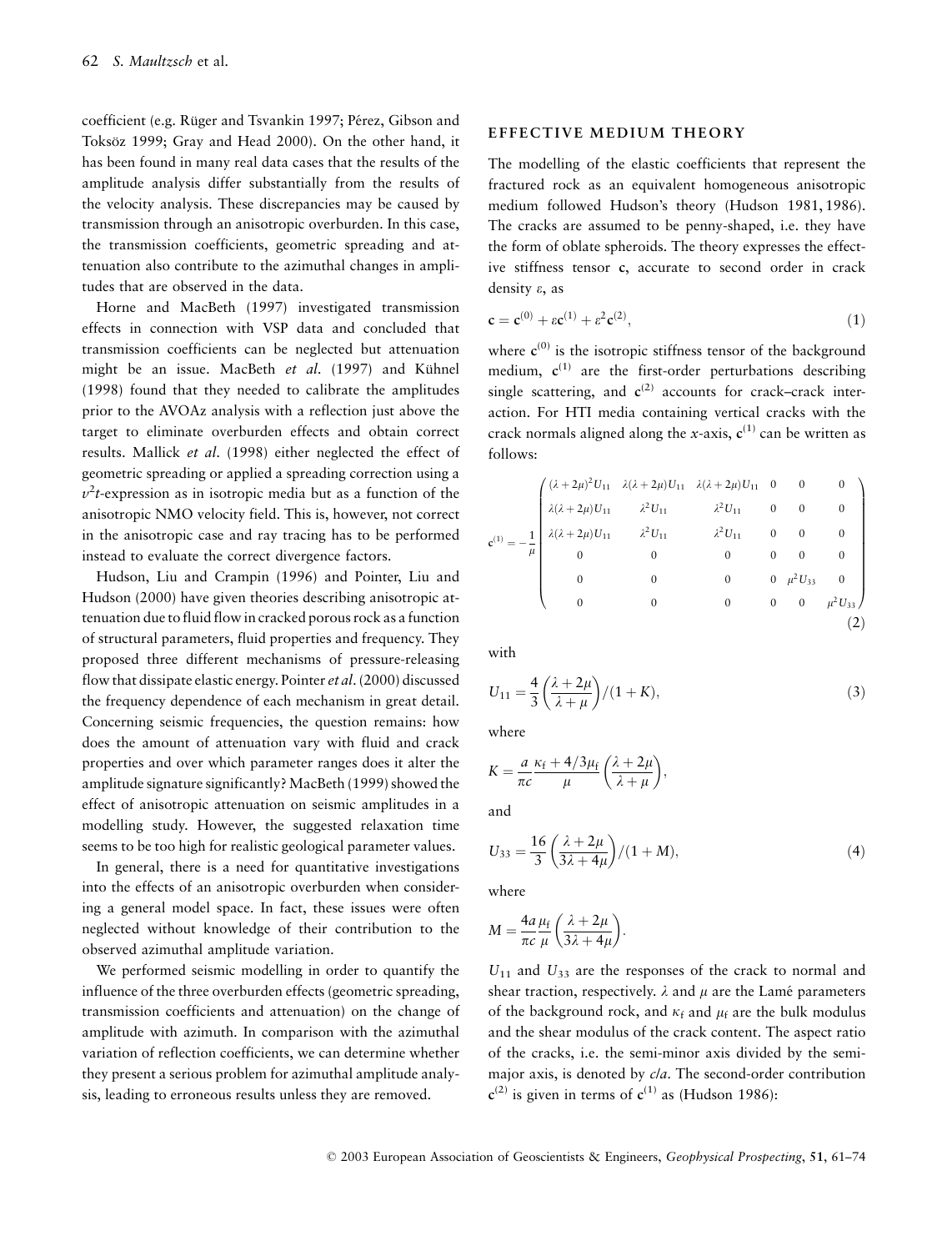$$
c_{ijkl}^{(2)} = \frac{1}{\mu} c_{ijrs}^{(1)} \chi_{rstu} c_{tukl}^{(1)},
$$
\n(5)

where

$$
\chi_{rstu} = \left\{ \delta_{rt} \delta_{su} \left( 4 + \nu_S^2 / \nu_P^2 \right) - \left( \delta_{rs} \delta_{tu} + \delta_{ru} \delta_{st} \right) \left( 1 - \nu_S^2 / \nu_P^2 \right) \right\} / 15
$$

 $v<sub>S</sub>$  and  $v<sub>P</sub>$  are the S- and P-wave velocities of the host rock and  $\delta_{ij}$  is the Kronecker delta. Extensions of these formulae to incorporate fluid flow and attenuation will be shown below. First we restrict ourselves to the case of isolated cracks where pressure equalization within the pore space does not take place.

Equivalently to Hudson's theory, the stiffness of the HTI medium can be expressed in terms of normal and tangential fracture compliances  $Z_N$  and  $Z_T$ . This formulation was used in Schoenberg's linear slip model (Schoenberg 1983; Schoenberg and Douma 1988), which is another effective medium theory. It describes the compliance tensor  $s = c^{-1}$ as the sum of the background compliance  $s<sub>b</sub>$  and the fracture compliance  $s_f$ . For HTI symmetry,  $s_f$  contains only two independent elements,  $Z_N$  and  $Z_T$ . Hsu and Schoenberg (1993) introduced fracture weaknesses as dimensionless parameters that are related to  $Z_N$  and  $Z_T$  as follows:

$$
\Delta_{\rm N} = \frac{(\lambda + 2\mu)Z_{\rm N}}{1 + (\lambda + 2\mu)Z_{\rm N}} \text{ and } \Delta_{\rm T} = \frac{\mu Z_{\rm T}}{1 + \mu Z_{\rm T}}; 0 < \Delta_{\rm N} < 1, 0 < \Delta_{\rm T} < 1.
$$
 (6)

Since these parameters vary only between 0 and 1, they are very useful to describe a general model space, as required in parts of this study. Furthermore, they can always be related to structural parameters in other effective medium theories (Liu, Hudson and Pointer 2000). Comparison with Hudson's (1981) first-order theory shows that both  $\Delta_N$  and  $\Delta_T$  are proportional to the crack density. If the cracks are gas- or fluid-filled (zero shear modulus),  $\Delta$ <sub>T</sub> is unaffected by the type of infill. By contrast,  $\Delta_N$  depends predominantly on the magnitude of the term  $(\kappa_f/\mu)(a/c)$ . In the case of isolated fluid-filled cracks with a small aspect ratio, this quantity tends to be very much greater than 1 and  $\Delta_N$  tends to zero.

The plane-wave reflection coefficient at the boundary of an HTI medium varies with angle of incidence and azimuth. As an example, Fig. 1 shows the reflectivity signature for one of the models investigated in this study. The reflection originates from the base of an HTI layer containing brine-filled cracks with an aspect ratio of 0.001 and a crack density of 0.1. The crack normals are aligned with the  $x$ -axis, and the shotpoint is located at the origin. The parameters of the background model and the fluid properties are given in Tables 1 and 3. The plot demonstrates that azimuthal amplitude variation due to the reflection coefficient, which is large enough to be detected in the data, occurs at high offsets or angles of incidence (roughly between  $30^{\circ}$  and  $40^{\circ}$ ). The need for these high angles of incidence in AVOAz analysis has also

Figure 1 Plane-wave reflection coefficient at the base of an HTI layer, projected on to the surface (plane of acquisition). Crack faces are normal to the  $x$ -axis. The crack density is 0.1, the aspect ratio is 0.001 and the cracks are brine-filled. Significant azimuthal amplitude variation occurs at offsets above 1300m or angles of incidence above 30°.



© 2003 European Association of Geoscientists & Engineers, Geophysical Prospecting, 51, 61–74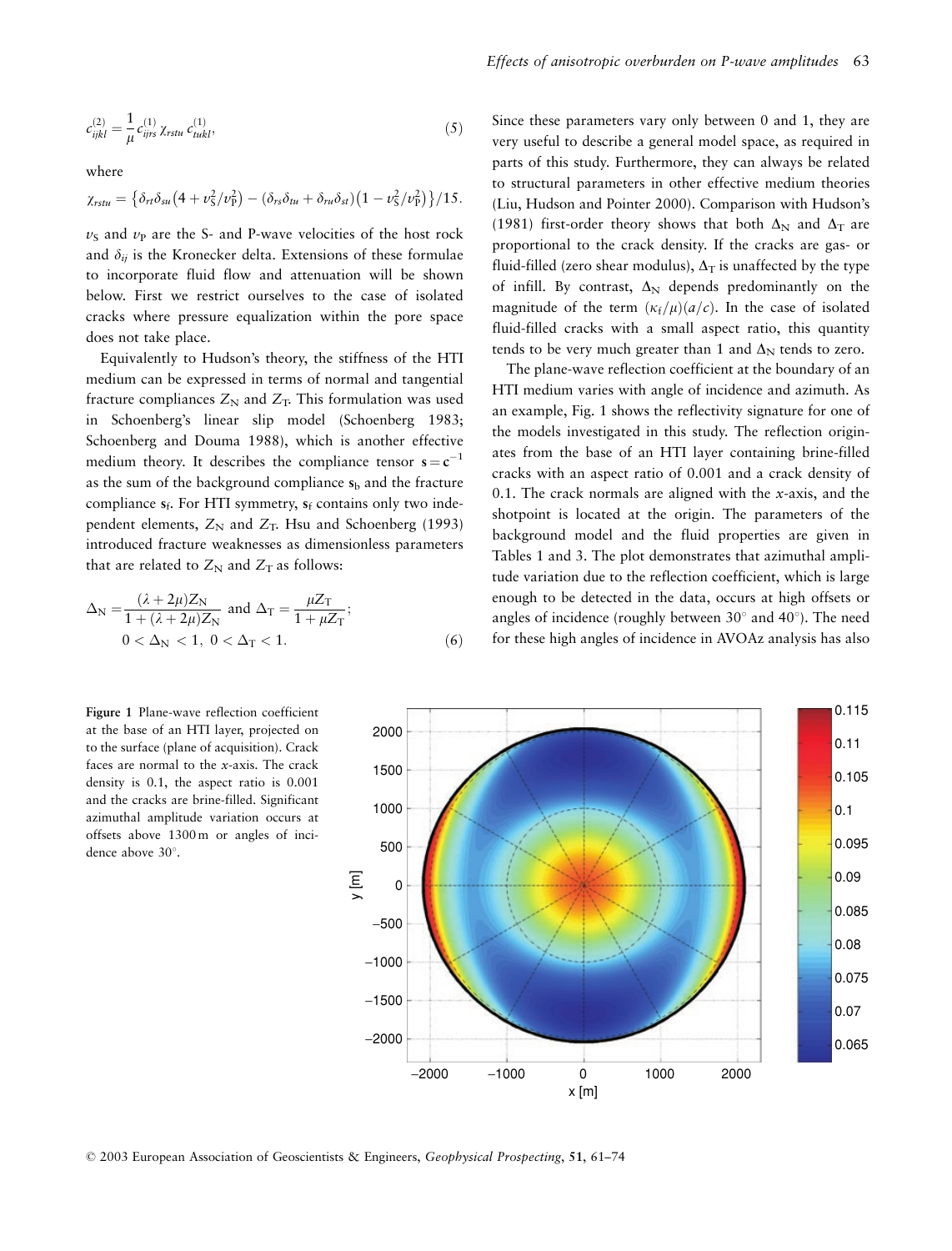Laver  $v_{\rm P}$  (m/s)  $v_{\rm S}$  (m/s) Density  $(kg/m^3)$ Thickness (m) (1) Isotropic 3400 1700 2400 1000  $(2) HTI$ 4000 2400 2550 300 (3) Isotropic 4600 2760 2700 Half-space

Table 1 Medium properties of the background model, that was used throughout the study

Table 2 Anisotropy ranges for two  $v_s/v_p$ -ratios that were used in the computation of spreading factors

| $v_S/v_P$ | $\Delta_{\rm N}$ | $\Delta_{\rm T}$ |  |
|-----------|------------------|------------------|--|
| 0.6       | $0 - 0.6$        | $0 - 0.3$        |  |
| 0.35      | $0 - 1.0$        | $0 - 0.2$        |  |

Table 3 Properties of the different types of crack infill

| Fluid        | $v_{\rm P}$ (m/s) | Density $(kg/m^3)$ | Viscosity (Pa.s) |  |
|--------------|-------------------|--------------------|------------------|--|
| Gas          | 620               | 65                 | 0.00002          |  |
| <b>Brine</b> | 1710              | 1100               | 0.001            |  |
| Oil          | 1250              | 800                | 0.02             |  |

been reported in case studies (e.g. MacBeth et al. 1997; Lynn et al. 1999). Furthermore, they are used in the analysis of multi-azimuth walkaway VSPs (e.g. Horne et al. 1998), for which the results of this study are equally applicable. Therefore, we shall investigate the influence of overburden effects in this range of angles of incidence. Azimuthal amplitude analysis aims to recover the signature of the plane-wave reflection coefficient in order to deduce the orientation of the symmetry planes and crack properties.

#### **GEOMETRIC SPREADING**

Geometric spreading is defined as the loss of intensity along a portion of a wavefront bounded by a cone of rays. It can be evaluated from the ratio of the area spanned by the rays at the receiver to the corresponding area at the source. In anisotropic media, the raypaths are complicated functions of both direction-dependent group and phase velocities. Therefore the divergence effect is also direction-dependent and cannot be described in a simple way.

We performed extensive ray tracing on a range of models with one HTI layer embedded in two isotropic formations. The base of the HTI layer was taken as the target reflector. Model parameters are given in Tables 1 and 2. The values of the fracture weaknesses  $\Delta_N$  and  $\Delta_T$  were chosen to define the most general model space for the different  $v_s/v_p$ -ratios and, at

the same time, to correspond to reasonable microstructural crack parameters according to Hudson's model. At crack densities much higher than 0.1, Hudson's theory becomes invalid. This was used as a limit for the model space. At the lower  $v_s/v_p$ -ratio, the S-wave velocity in the background model was decreased. It should be noted that the models with a  $v<sub>S</sub>/v<sub>P</sub>$ -ratio of 0.6 represent a more realistic case, since fractures are more likely to occur in harder rocks. The computations were performed for two thicknesses of the fractured layer: 300 m (as shown in Table 1) and 500 m, while the base of the layer was held at a constant depth of 1300 m. Spreading factors were calculated along 2D lines at azimuthal increments of 2.5°. The out-of-plane component appeared to be negligible, so that there was no need to perform the computations in 3D.

For a  $v_s/v_p$ -ratio of 0.6 and a 300 m-thick HTI layer, Fig. 2 shows the relative change in divergence factors between the fracture strike and the fracture normal, defined by  $\left[\text{div}(90^\circ) - \text{div}(0^\circ)\right] / \text{div}(0^\circ)$ , over the entire model space. The quantity was evaluated at a constant incident phase angle of 40°. From the plot, we can read directly how much the amplitudes change between the symmetry directions due to the spreading effect alone and compare it to the change in the reflection coefficient at that particular angle of incidence. Figure 3 presents the results of the same computations but for a 500 m-thick HTI layer. As mentioned above, high angles of incidence were chosen for all calculations, where the azimuthal variation in reflected amplitudes is generally significant enough to be analysed accurately.

The figures demonstrate that the largest anisotropic effect of the geometric spreading occurs at high values of  $\Delta_T$  and low values of  $\Delta_N$ . In terms of Hudson's microcrack model this corresponds to isolated fluid-filled cracks with a high crack density. The maximum values of the plotted relative amplitude change lie around 10% for a 300 m-thick layer and increase up to 15% at a layer thickness of 500 m. For the major part of the model space, however, the geometric spreading causes amplitude variations below 10% between the fracture strike and the fracture normal. Since the changes in reflectivity that we are trying to analyse are clearly above 10% (see Fig. 1), only cases with fluid-filled cracks, high crack densities and a very thick fractured layer could be problematic for the amplitude analysis, if the spreading effect is not corrected for in an appropriate way.

Figures 4 and 5 display the corresponding results for a  $v_s$  $v_{\rm P}$ -ratio of 0.35 for a 300 m and a 500 m-thick HTI layer, respectively. Here the incident phase angle is 30°. The signatures of these plots are different from those found above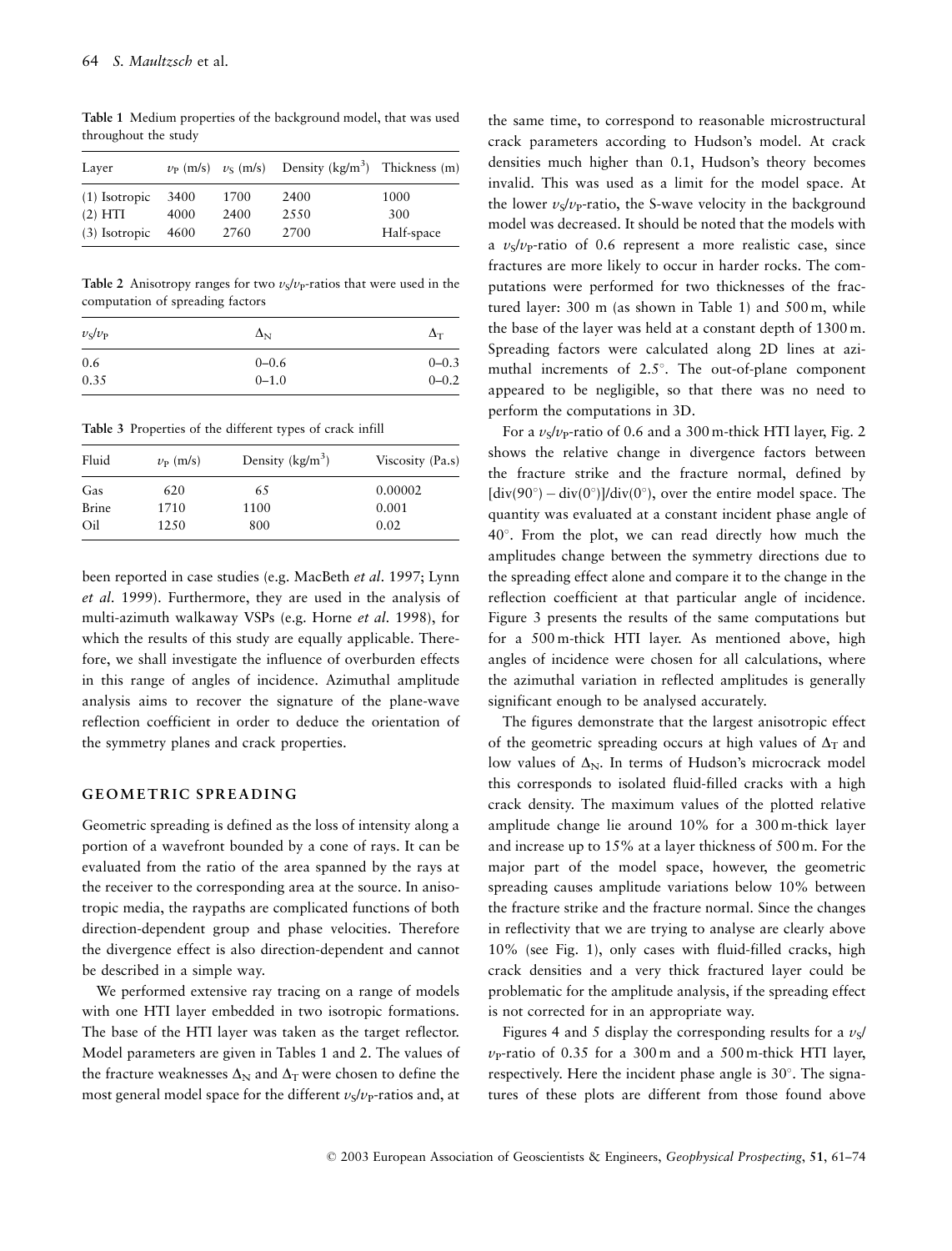Figure 2 Relative change in divergence factors between the fracture strike and the fracture normal,  $\left[\text{div}(90^\circ) - \text{div}(0^\circ)\right]$  $div(0^{\circ})$ , as a function of fracture weaknesses  $\Delta_N$  and  $\Delta_T$  at an incident phase angle of 40°.  $v_S/v_P = 0.6$ , thickness of HTI layer =  $300 \text{ m}$ . The quantity is positive for most of the model space, i.e. divergence factors increase towards the fracture normal. The maximum values occur for fluid-filled cracks with a high crack density (= low  $\Delta_N$ , high  $\Delta_T$ ) and lie around 10%.



Figure 3 As Fig. 2 for a layer thickness of 500 m. Values of the azimuthal change in divergence factors are increased; maxima are around 15%.



(Figs 2 and 3). Now the maxima occur at high values of  $\Delta_N$ and increase slightly with  $\Delta$ <sub>T</sub>. Translated into Hudson's model, this corresponds to gas-filled cracks with high crack porosity, i.e. a high crack density and aspect ratio. Again the maximum relative amplitude change that the geometric

spreading may produce lies between 10% and 15% and comprises only a small part of the model space.

Overall, the results demonstrate that there are cases where the divergence effect yields significant azimuthal amplitude variations that also have to be considered in the amplitude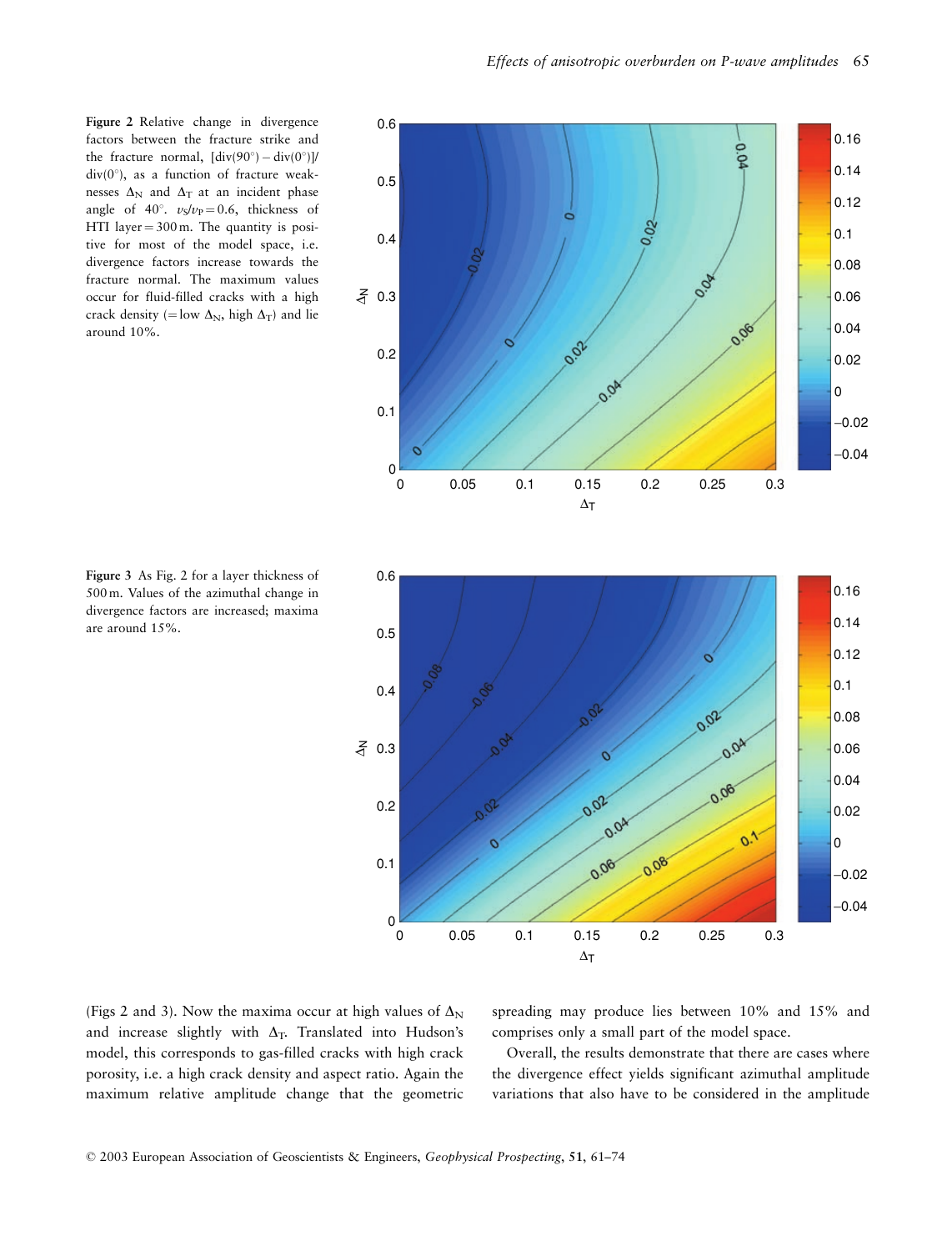

Figure 4 Relative change in divergence factors between the symmetry directions for  $v_s/v_p = 0.35$  and a layer thickness of 300 m at an incident phase angle of 30°. The maximum values occur for high  $\Delta_N$ and increase with  $\Delta_T$  (= gas-filled cracks with a high crack porosity).

increased.

Figure 5 As Fig. 4 for a layer thickness of 500 m. The maximum values are slightly

analysis. How these cases are defined depends on the  $v_s/v_p$ ratio of the host rock. In general, the anisotropic behaviour of the geometric spreading increases with layer thickness. It should also be kept in mind that this is only one of the overburden effects, and it adds to the transmission

coefficients and attenuation. For many models, however, the results suggest the use of the velocity function of the fracture strike for an isotropic geometric spreading correction. The errors in amplitudes introduced by this procedure will be within acceptable limits.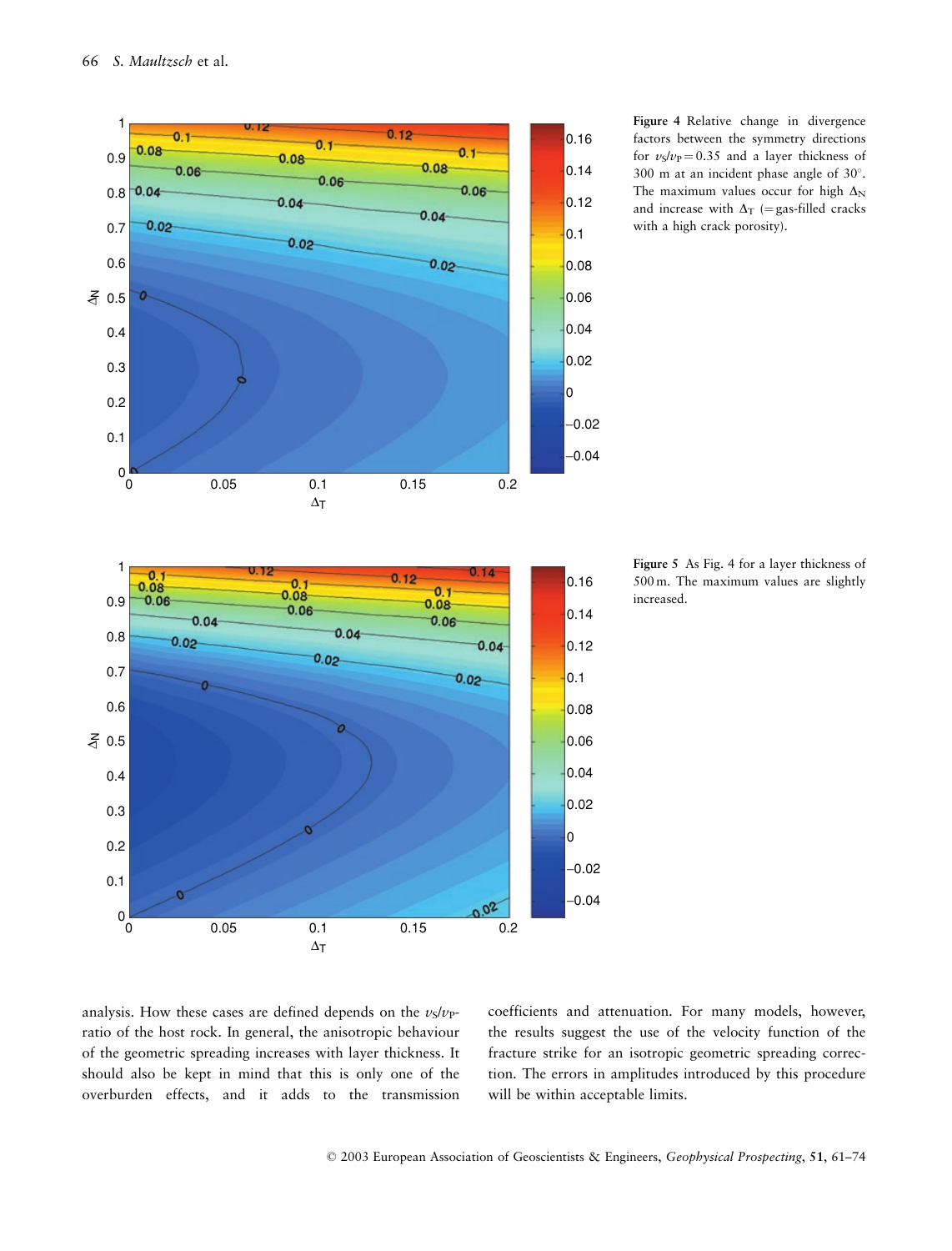

Figure 6 Synthetic data example to demonstrate the effect of the geometric spreading on azimuthal amplitude variation. The model contains brine-filled cracks with a crack density of 0.1 and an aspect ratio of 0.001. The remaining model parameters are given in Tables 1 and 3. The dots are the amplitudes picked from the data at an incident phase angle of 35°. The solid line is the reflection coefficient at the base of the HTI layer multiplied by the transmission coefficients at the top of that layer. Changes in amplitudes between the symmetry directions due to the spreading effect are relatively small.

Figure 6 shows the effect in a synthetic data example. The model used here has brine-filled cracks with an aspect ratio of 0.001 and a crack density of 0.1. The remaining model parameters are given in Tables 1 and 3. Corresponding values of  $\Delta$ <sub>N</sub> and  $\Delta$ <sub>T</sub> are 0.005 and 0.23, respectively. The figure shows the amplitudes, picked from the data at an incident phase angle of  $35^{\circ}$ , plotted against azimuth. The azimuth in this and all subsequent figures is always measured from the fracture strike. For comparison, the curve of the reflection coefficient multiplied by the transmission coefficients of the upcoming and the downgoing wavefield is shown. There is no attenuation in the cracked layer, so that the differences seen in the two curves are due to the spreading effect only. The resulting errors are relatively small and the symmetry directions can still be found correctly. Only the estimation of crack parameters might be slightly incorrect.

A method was proposed by Mallick et al. (1998) to correct for the geometric spreading by using a  $v^2t$ -expression as in isotropic materials and the anisotropic NMO velocity field. Since this function scales the amplitudes to different values at zero offset, it was suggested that they should be normalized to the same intercept again after the correction had been applied. The results of this study, however, demonstrate that a  $v^2t$ -type correction with NMO velocities will introduce even more errors than treating the model as isotropic. The plots in Figs 2 and 3 indicate, for instance, that the anisotropy of divergence factors at a high  $v_s/v_p$ -ratio is larger for fluid-than for gas-filled cracks. Gas-filled cracks, on the other hand, exhibit a stronger anisotropy in NMO velocities.

The approach of defining the divergence factor in terms of NMO velocities, derived by Newman (1973), is valid only for isotropic homogeneous layered media. The derivation assumes rotational symmetry about the vertical axis through the shotpoint, and a connection between the geometry of raypaths is made through the phase velocities. In anisotropic materials, however, the raypath geometry can be defined only through the direction-dependent group and phase velocity field, which basically requires knowledge of all independent stiffness components. The rotational symmetry is not given either, so that spreading factors cannot be derived in a straightforward way.

#### TRANSMISSION COEFFICIENTS

The same background model as above (see Table 1) and a range of crack parameters was used to compute transmission coefficients at the top of the HTI layer for both the downgoing and the upcoming wavefield. The azimuthal variation of the transmission coefficients appeared to be very small over the entire model space. The relative amplitude change between the symmetry directions does not exceed 2%. Maximum values occur for fluid-filled cracks with high crack porosity. A corresponding example is shown in Fig. 7, where the crack faces are again normal to the  $x$ -axis. Since the amplitude variation produced by the transmission coefficients is not likely to be above the noise level in a real data case, they can be neglected in the amplitude analysis. Only in the very unusual case of a set of multiple fractured layers, where the fractures have the same orientation in each layer, could the transmission coefficients become an issue.

If we compare Fig. 7 to Fig. 2, we see that for the same model the transmission coefficients yield a slight increase in amplitudes normal to the fractures, whilst the spreading effect produces a decrease in that direction. This holds for the majority of the model space, so that these two overburden effects cancel each other out to some degree.

## **ATTENUATION**

Hudson's theory has been extended to include three different mechanisms of attenuation due to fluid flow (Hudson et al. 1996; Pointer et al. 2000). These are the only currently available theories that allow the modelling of anisotropic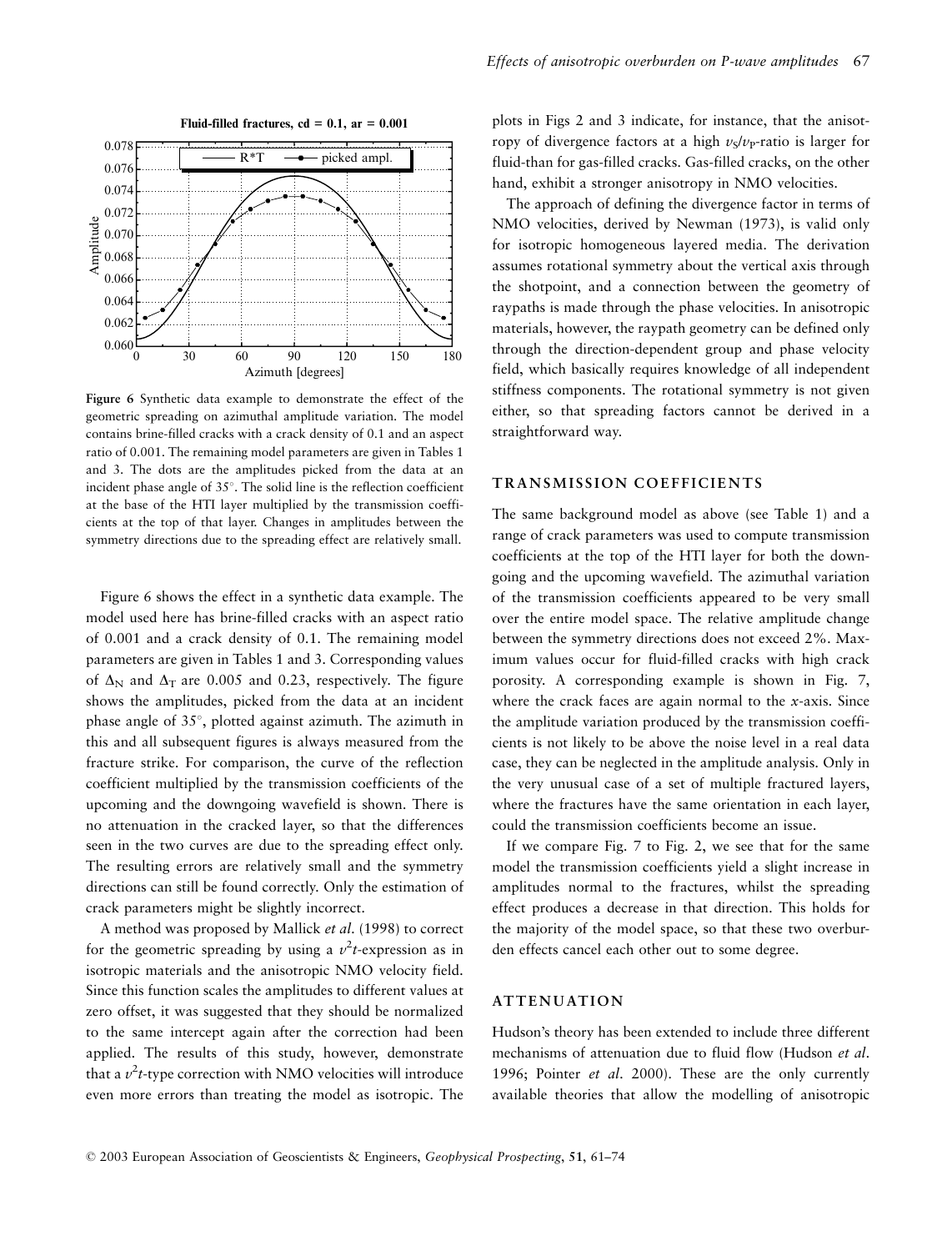

Figure 7 Transmission coefficients at the top of the HTI layer for a model with brine-filled cracks, a crack density of 0.1 and an aspect ratio of 0.001. The azimuthal variation is very small and maximum amplitude changes between the symmetry directions are 2%. (An offset of 2000 m corresponds to an angle of incidence of approximately 43°.)

attenuation coefficients or quality factors as functions of petrophysical parameters and frequency. The three mechanisms are relaxation processes caused by fluid flow. They occur:

1 within isolated cracks that are partially saturated;

2 between interconnected cracks via microscopic pathways; 3 between cracks and pores in the surrounding matrix (equant porosity).

They are easily incorporated into Hudson's (1981) model by modifying the expressions for  $U_{11}$  and  $U_{33}$  in (3) and (4). Since the number of variables is increased (parameters such as permeability, porosity and fluid viscosity have to be considered as well), there is no simple way to quantify the effect of anisotropic attenuation for a general model space. Therefore only the dependence on a few key parameters will be demonstrated. The frequency in all the calculations was held constant at 30 Hz.

## Partially saturated cracks

If cracks are partially saturated with liquid and partially with gas, the different compressibilities of the two materials have the effect that, under pressure, fluid is driven into spaces previously occupied by gas. The magnitude of attenuation depends strongly on the compressibility contrast of the two infill materials. We have found that in all cases of two-phase fluids that can be expected in reservoirs, these magnitudes are very small at seismic frequencies, so that the effect on the amplitude signature can be neglected. Therefore partially saturated cracks will not be discussed further in this paper. Nevertheless it should be noted that the mechanism has to be taken into account if data in other frequency ranges, such as borehole data, are considered.

## Interconnected cracks

To account for fluids moving between cracks interconnected by microscopic pathways, the quantities  $K$  and  $M$  in (3) and (4) need to be modified to (Hudson et al. 1996; Pointer et al.  $2000$ :

$$
K = \left\{ \frac{a}{\pi c} \frac{\kappa_f}{\mu} \left( \frac{\lambda + 2\mu}{\lambda + \mu} \right) \right\} \left\{ 1 - \frac{3i \kappa_f k^2 K_r a}{4\pi \epsilon \omega \eta_f c} \right\}^{-1};
$$
 (7)

$$
M = \frac{4a}{\pi c} \frac{i\omega \eta_f}{\mu} \left( \frac{\lambda + 2\mu}{3\lambda + 4\mu} \right),
$$
\n(8)

where  $K_r$  denotes the overall permeability of the rock,  $\eta_f$ denotes the fluid viscosity, k denotes wavenumber and  $\omega$ denotes angular frequency. K now includes the effect of pressure release through fluid flow, while the change in M accounts for the viscosity of the crack content. The variables of interest, on which the amount of attenuation depends, are the permeability, the fluid viscosity and the aspect ratio.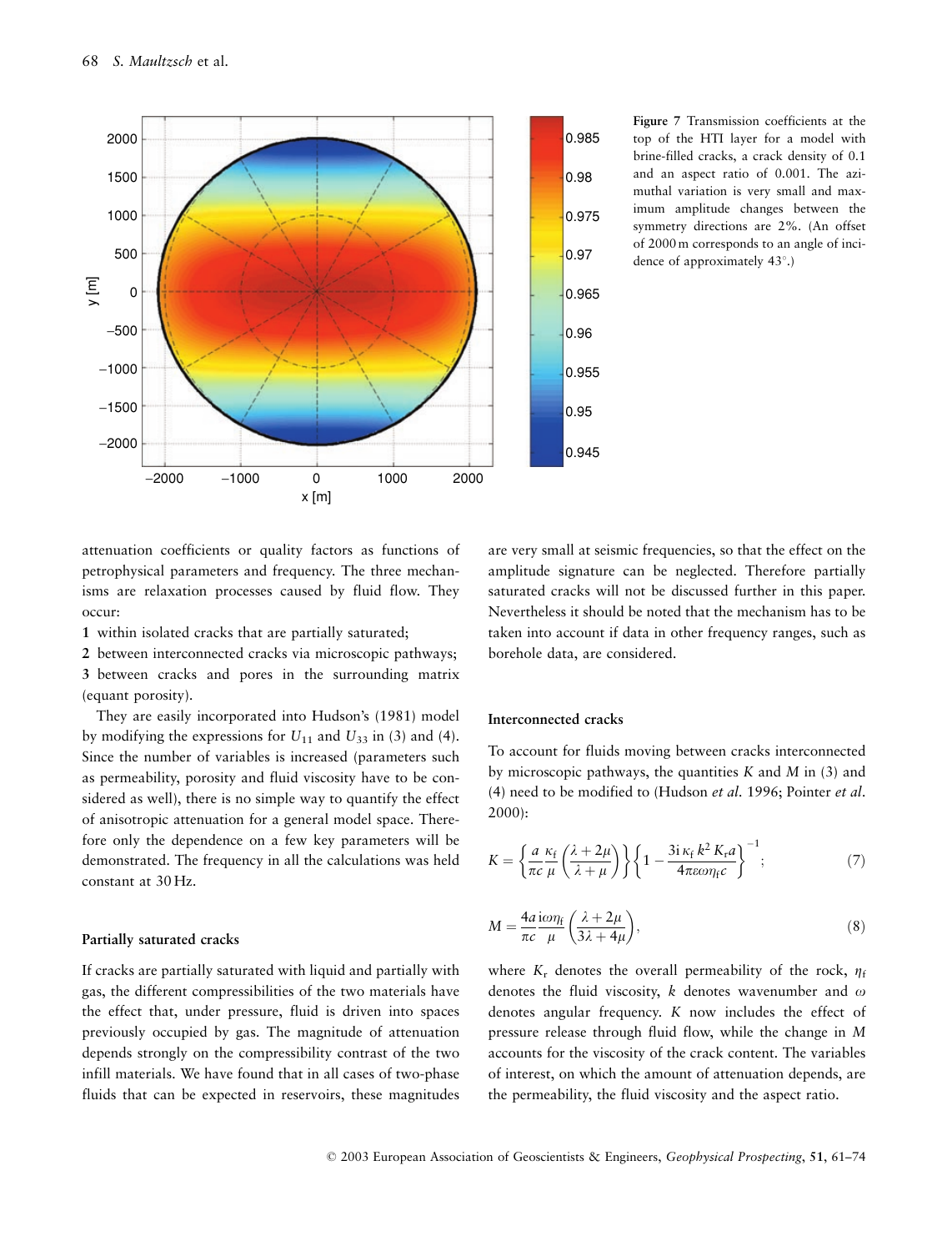Figures 8 and 9 show plots of the imaginary part of  $U_{11}$ versus permeability for different aspect ratios and viscosities. The quantity Im( $U_{11}$ ) can be taken as a qualitative measure of the amount of P-wave attenuation, since the real part of the stiffness coefficients is governed by the background stiffness values.

The plots show that for thin cracks, attenuation increases with increasing permeability and decreasing viscosity (note the difference in the vertical scale of the plots). It was mentioned by Pointer et al. (2000) that diffusion for the interconnected crack model does not occur locally, but has to be effective over a wavelength scale. For seismic frequencies



Figure 8 Dependence of the imaginary part of  $U_{11}$  on permeability and aspect ratio for interconnected cracks at a frequency of 30 Hz. Cracks are brine-filled. Values increase with permeability and decrease with aspect ratio.



Figure 9 As Fig. 8 for a model with gas-filled cracks. Values are increased (compare vertical scales of Figs 8 and 9) and a maximum is reached at an aspect ratio of 0.0001 and high permeabilities.

the time for pressure equalization to take place is relatively long, but also the distances between pressure maxima and minima are large. Therefore, it is physically plausible that at those frequencies a high diffusivity allows the pressure to equalize more effectively, which leads to an increase in attenuation. At the left end of the permeability scale in Figs 8 and 9, the cracks approach the state of being isolated and fluid- or gas-filled, so that there is no attenuation. If the permeability is increased above 1D and the viscosity is further decreased, the cracks will be essentially drained and act as if they were empty. Attenuation would tend to zero as well at this state. However, realistic parameter ranges are those shown in the figures.

Attenuation also increases with decreasing aspect ratio, which is less intuitive. From  $(7)$  we can see that lowering the aspect ratio has the same effect as increasing the fluid bulk modulus or the crack-space compressibility, and thus the magnitude of attenuation rises. Since this phenomenon is not dependent on the particular mechanism of pressure releasing flow, it is applicable to the other two attenuation models as well.

In order to demonstrate what the above plots mean in terms of attenuated amplitudes, attenuation coefficients and amplitudes were computed over a large model space, defined by the background model from Table 1, with gas fill, an aspect ratio of 0.0001, crack densities of 0.01 and 0.1, and permeability values ranging from 50 mD to 1D. In the same way as the quantity evaluated for the geometric spreading (Figs 2-5), the relative change in amplitudes between the fracture strike and the fracture normal due to attenuation,  $[A(90^\circ) - A(0^\circ)]/A(0^\circ)$ , was computed at an incident phase angle of  $40^\circ$ .

Figure 10 shows a plot of this quantity as a function of permeability for two values of crack density. As expected, the amount of attenuation perpendicular to the fractures increases with permeability and at high permeability values it is significantly larger for a higher crack density. Over a range of permeabilities from 500 mD to 1D and at a crack density of 0.1, the amplitudes change by 11% to 21% between the symmetry directions, due to attenuation. These magnitudes are already comparable to the amount of azimuthal variation in reflection coefficients that we try to extract from the data. Even if the crack density is decreased by a factor of 10 to a value of 0.01, the relative amplitude change reaches 11% at the high permeability end. Thus, attenuation due to fluid flow between interconnected cracks considerably alters the signature of reflected amplitudes over a fairly wide range of parameters.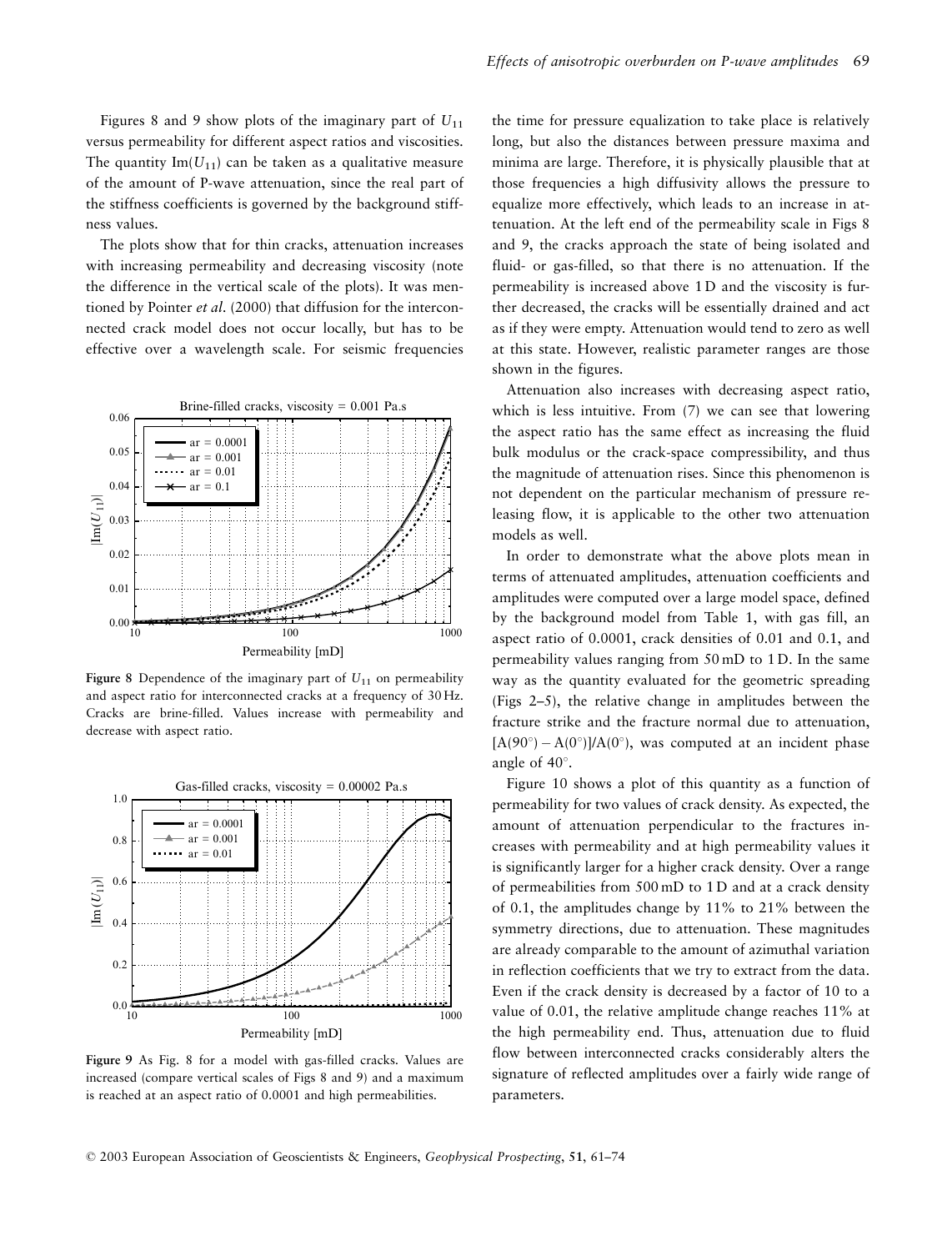To demonstrate the effect in a data example, synthetic seismograms were generated for a model with gas-filled cracks, an aspect ratio of 0.0001, a crack density of 0.1 and a permeability of 1D. A zero-phase wavelet with an amplitude spectrum centred around 30Hz was used. Figure 11 shows the amplitudes picked from the data as a function of azimuth at an incident (phase) angle of  $40^{\circ}$  in comparison with the reflection coefficient (solid line). We



Figure 10 Interconnected cracks, relative change in attenuated amplitudes between the symmetry directions,  $[A(90^\circ) - A(0^\circ)]/A$  $(0^{\circ})$ , for gas fill and an aspect ratio of  $10^{-4}$ . Variation with permeability and crack density. Amplitudes were computed at an incident phase angle of 40°. The azimuthal amplitude variation is significant for permeabilities from 500 mD to 1D and it increases strongly with crack density over that range.



Figure 11 Synthetic data example, showing the effect of attenuation due to interconnected cracks on the amplitudes. The model contains gas-filled cracks with an aspect ratio of  $10^{-4}$ , a crack density of 0.1, and the permeability is 1D. Points are amplitudes picked from the data and the solid line shows the reflection coefficient for comparison. The symmetry directions are still detectable, but the estimation of correct crack parameters will not be possible.

find that in this case the decrease in amplitudes perpendicular to the fractures, which is caused by the reflectivity, is more than doubled due to attenuation. Although the symmetry directions can still be found from the data, the correct estimation of crack parameters will not be possible. Instead the data would suggest a model with entirely different properties.

## **Equant porosity**

The most important mechanism of attenuation due to fluid flow is diffusion from the cracks into equant pores in the surrounding matrix. To include this effect in the calculation of the elastic constants, the expression for  $K$  in (3) has to be changed to (Pointer et al. 2000)

$$
K = \left\{ \frac{a}{\pi c} \frac{\kappa_f}{\mu} \left( \frac{\lambda + 2\mu}{\lambda + \mu} \right) \right\} \left\{ 1 + \frac{3(1 - i)J}{2c} \right\}^{-1},\tag{9}
$$

where

$$
J^2 = \Phi_{\rm m} \kappa_{\rm f} K_{\rm m} / 2 \omega \eta_{\rm f}.
$$

 $\Phi_{\rm m}$  and  $K_{\rm m}$  are the matrix porosity and permeability of the rock without any cracks. In this case, there are three variables influencing attenuation that will be of interest: porosity, permeability and fluid viscosity.

Figures 12 and 13 show plots of the imaginary part of  $U_{11}$ as a function of the product of porosity and permeability for brine- and oil-filled cracks at different aspect ratios. In the case of brine fill, the maximum attenuation will occur at relatively low porosity and permeability values. This maximum is moved to higher porosities and permeabilities if the



Figure 12 Equant porosity; dependence of the imaginary part of  $U_{11}$ on permeability\*porosity for different aspect ratios. Cracks are brine-filled (see Table 3 for fluid properties). Maximum values lie at the lower end of the *permeability*\**porosity* scale.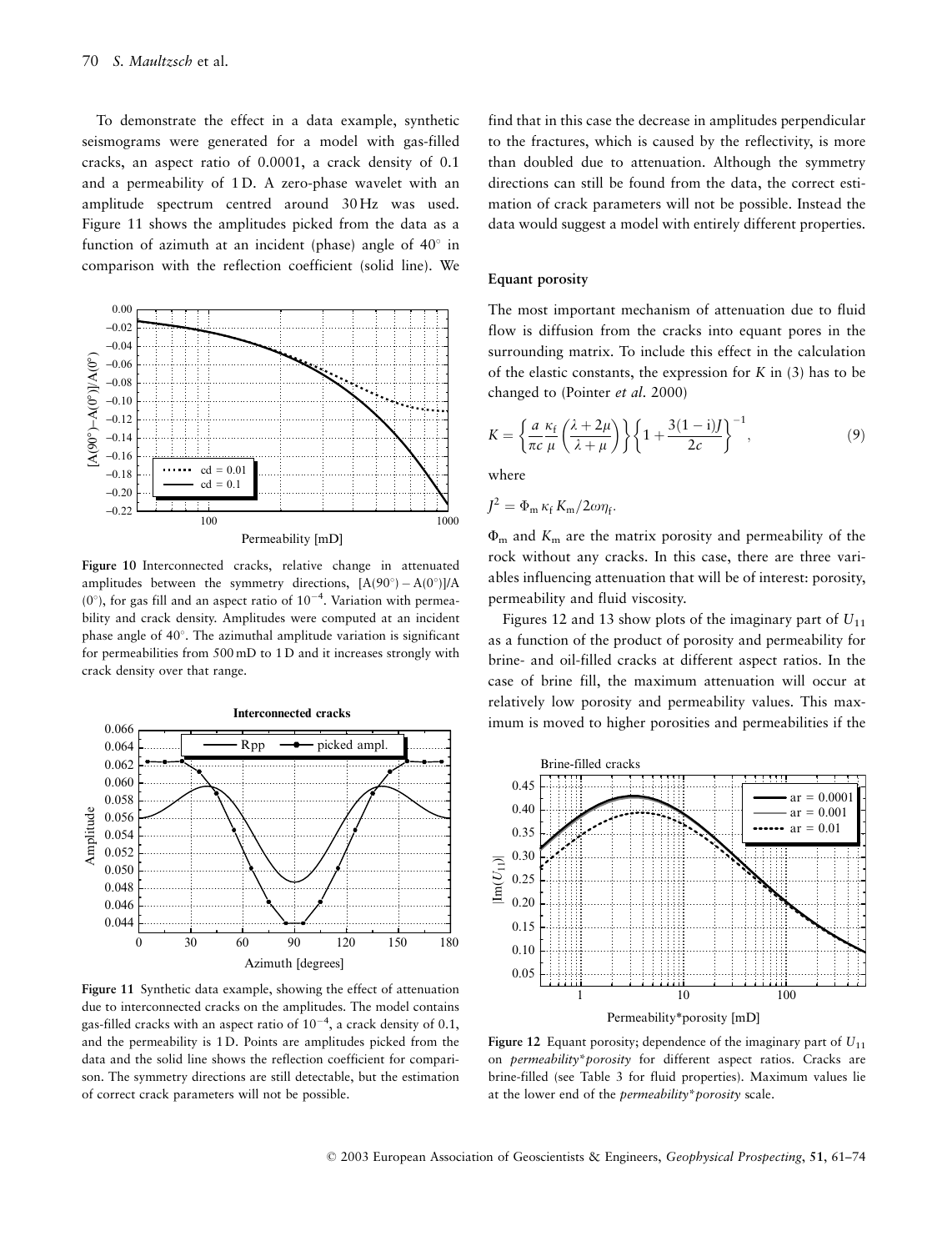

Permeability\*porosity [mD]

Figure 13 As Fig. 12 for oil-filled cracks (increased viscosity, see Table 3). The maximum is moved to higher permeability and porosity values.

cracks are oil-filled, i.e. the fluid viscosity is increased. In contrast to the case of interconnected cracks, fluid flow here occurs on a local scale. Thus little energy is dissipated by fluids moving from cracks into the surrounding pore space if the porosity and permeability are high. In the upper limit the cracks will essentially be drained, i.e. they approach the state of empty cracks. If, on the other hand, porosity and/or permeability tend to zero, the model describes isolated fluid-filled cracks. In general the curves in Figs 12 and 13 demonstrate that attenuation due to equant porosity will be effective over a wide parameter range. Many combinations of porosity and permeability values yield a product that falls into the range of the maxima seen in the plots.

As in the case of interconnected cracks, the relative change in attenuated amplitudes was computed for a defined model space. The same background model was used (Table 1), the cracks were brine-filled with an aspect ratio of 0.001, a halfthickness of 0.1 mm and a crack density of 0.1. The quantity permeability\*porosity varied between 0.5 and 300mD. Figure 14 shows a plot of the resulting amplitude change at angles of incidence of 30 $^{\circ}$ , 35 $^{\circ}$  and 40 $^{\circ}$  as a function of permeability\*porosity. For the highest angle of incidence, the values exceed 15% over a range from 0.5 to 40 mD and the maximum values lie around 32%. Even at angles of incidence of  $30^{\circ}$  and  $35^{\circ}$ , the relative amplitude change due to attenuation exceeds 10% for a large part of the parameter range. These numbers are clearly of the same order of magnitude as the azimuthal variation in reflection coefficients. Numerous parameter combinations would give values of permeability\*porosity that fall into the above range, where



Figure 14 Relative change in amplitudes between the fracture strike and the fracture normal due to attenuation for equant porosity. Dependence on *permeability\*porosity*. Cracks are brine-filled with an aspect ratio of 0.001 and a crack density of 0.1. Values are evaluated at incident phase angles of 30°, 35° and 40°. They exceed 10% for almost the entire range of permeability and porosity values.



Figure 15 Synthetic data example from Fig. 6 with attenuation due to equant porosity in the fractured layer. The porosity is 10% and the permeability 50 mD. The azimuthal amplitude variation that the reflectivity produces (solid line) is cancelled in the data (points) by attenuation. Even the symmetry orientations will not be detectable.

attenuation is significant. Since the maxima in Fig. 13 will occur farther to the right for higher fluid viscosities, we can state that for any permeability and porosity commonly found in rocks, anisotropic attenuation due to equant porosity in a fractured overburden is an issue that can influence the amplitudes as much as the reflectivity.

A synthetic data example is plotted in Fig. 15. The model corresponds to that used for Fig. 6, but now attenuation is introduced in the fractured layer. The permeability is 50 mD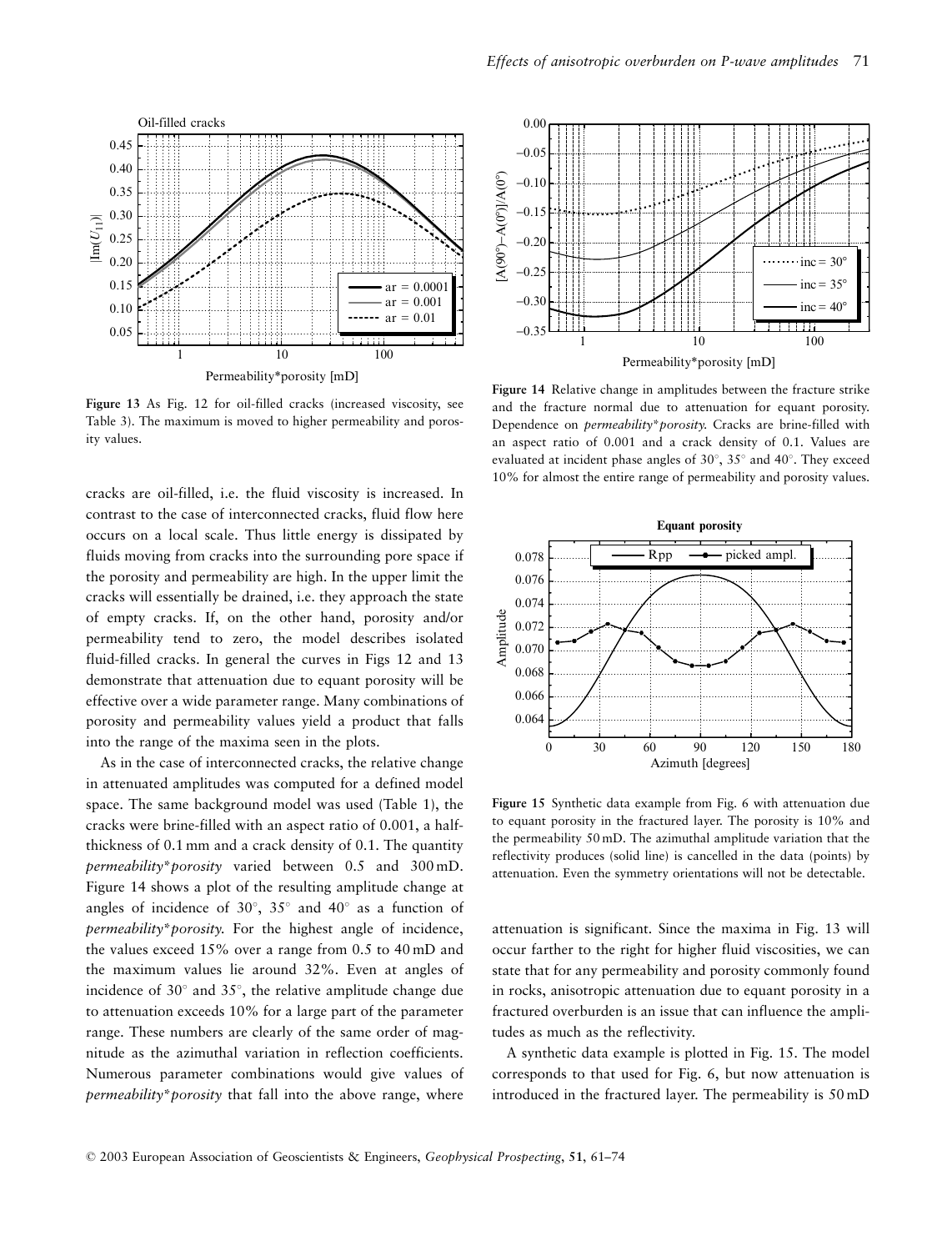

Figure 16 Reflected and attenuated amplitudes for the model used in Figs 1.6 and 15. The two effects cancel each other out at all offsets, so that the resulting amplitude signature does not vary with azimuth. The amplitudes give no indication of fracturing in the target, unless the effect of attenuation is removed.

and the porosity 10%. Here the attenuation effect more or less cancels out the azimuthal amplitude variation that is produced by the reflectivity. This is fatal for the amplitude analysis, since even the symmetry directions will no longer be detectable and the data give no indication of fracturing in the target layer.

In order to give an overall picture of the effect, the function of the reflection coefficient combined with attenuation is plotted over the entire range of offsets in Fig. 16. The resulting amplitude signature is nearly isotropic at all angles of incidence, so that the detection of fractures will not be possible at any offset.

A second data example was generated for a model with two fractured layers that differ in their fracture orientation. Attenuation was introduced in the top HTI laver, whilst the reflection from the base of the lower cracked layer served as the target. Detailed model parameters are given in Table 4. In Fig. 17, the amplitudes picked from the data at an angle of incidence of 41° are plotted against azimuth together with the reflection coefficient. This example demonstrates how attenuation in the overburden can completely alter the signature of reflected amplitudes and thus make their use for fracture characterization impossible. The data give no indication of the symmetry inherent in the reflection coefficient at the target horizon. Moreover, the amplitudes would even predict a symmetry direction that conforms neither with the fracture set in the upper HTI layer nor with the one in the

Table 4 Properties of the background media and crack parameters corresponding to the model with two fractured layers

| Layer                 |        |         |              |          | $v_P$ (m/s) $v_S$ (m/s) Density (kg/m <sup>3</sup> ) Thickness (m) |
|-----------------------|--------|---------|--------------|----------|--------------------------------------------------------------------|
| $(1)$ Isotropic       | 3400   | 1700    | 2400         |          | 700                                                                |
| (2) HTI (120°)        | 3600   | 1980    | 24.50        |          | 300                                                                |
| (3) HTI (0°)          | 4000   | 2400    | 2.5.50       |          | 300                                                                |
| $(4)$ Isotropic       | 4600   | 2760    | 2700         |          | Half-space                                                         |
| Layer                 | Aspect | Crack   | Crack        | Porosity | Permeability                                                       |
|                       | ratio  | density | infill       | (%)      | (mD)                                                               |
| $(2) HTI (120^\circ)$ | 0.001  | 0.1     | <b>Brine</b> | 10       | 50                                                                 |
| (3) HTI (0°)          | 0.001  | 0.05    | <b>Brine</b> | $\theta$ | 0                                                                  |

lower medium. This is demonstrated by the  $cos[2(\Phi - \Phi_0)]$ function  $(\Phi$  denotes azimuth), which is fitted to the data and shown as the grey solid line on the plot. It is vital to remove the effect of attenuation in the overburden prior to the amplitude analysis to be able to gain some information about fractures in the target layer.

## CONCLUSIONS

Anisotropy in the overburden has to be considered as a realistic issue in many seismic data sets. We have shown that it strongly affects the variation of amplitudes with azimuth, which is used to characterize fracture systems in the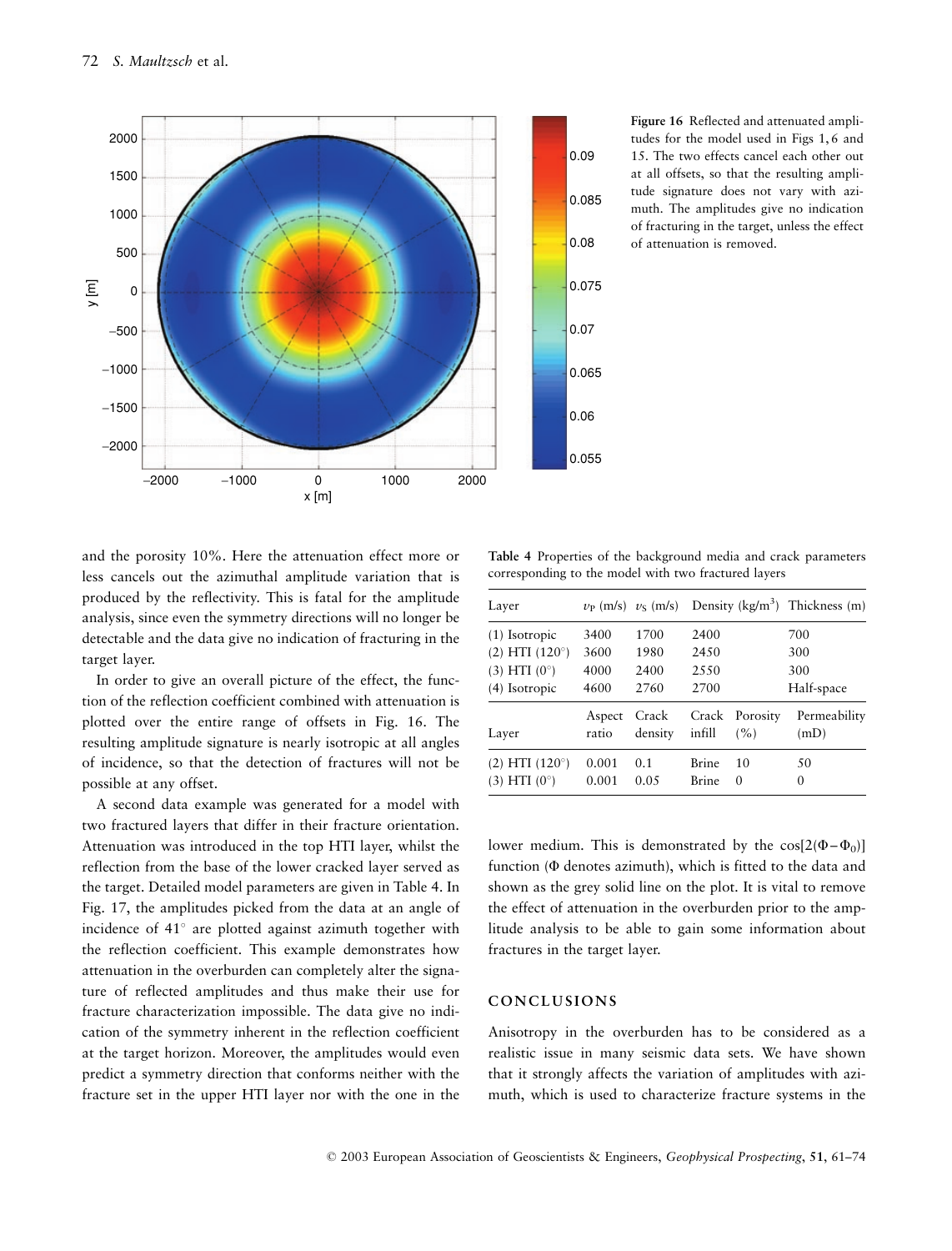

Figure 17 Attenuation in a fractured overburden with a fracture strike different from that of the target layer (see Table 4 for the model parameters). The signature of the reflection coefficient (black solid line) is altered completely. The amplitude data (dots), picked at an angle of incidence of 41°, suggest incorrect orientations of the symmetry planes shown by the grey solid line.

target layer. It is vital to include anisotropic overburden effects in the amplitude analysis in order to gain correct results. Regarding the measured amplitudes only as a representation of the plane-wave reflection coefficient at the target will lead to major errors. In this study, we have demonstrated over which parameter ranges transmission coefficients, geometric spreading and attenuation influence the amplitude signature considerably.

The transmission coefficients can generally be ignored. They yield azimuthal amplitude changes that are far lower than those of the reflection coefficients and they will not be detectable in a real data case.

The divergence effect can cause significant variations in amplitudes with azimuth, depending on crack parameters, the background  $v_s/v_p$ -ratio and the layer thickness. Since the NMO velocities cannot be used to define spreading factors in anisotropic media, another way has to be found to correct for the geometric spreading, if it is an issue for the amplitude analysis. In cases where its azimuthal variation can be neglected, the velocity function of the fracture strike should be used for an isotropic geometric spreading correction. It should be noted that the results obtained here for a single fractured layer cannot be extrapolated to the case of multiple fractured layers, since the effect is not additive.

The most important issue is attenuation due to equant porosity and interconnected cracks, which is effective over a very wide parameter range. It yields changes in amplitudes with azimuth that are comparable to the azimuthal variation of the reflection coefficient. Attenuation will make a correct amplitude analysis impossible, especially when the fractures in the overburden are orientated differently from those in the target layer. On the other hand, it is desirable to use the information that is contained in the azimuthal variation of transmitted amplitudes to define fractures in the overburden. This may be possible if the effects of attenuation and reflection coefficients can be separated by a layer-stripping technique.

There is not yet any experimental data that could satisfactorily verify the theories for the attenuation mechanisms used here (Hudson, Pointer and Liu 2001), and other theories have also been proposed (e.g. Thomsen 1995). The model assumed in Hudson's theory contains perfectly aligned microcracks of the same size. A more realistic representation of the rock should consider a distribution of crack orientations (Tod 2001) and cracks or fractures at different scales. Nevertheless, the results of this study give an idea of the possible influence of anisotropic overburden effects and attenuation in particular on seismic amplitudes. They provide a reasonable explanation of why the results of amplitude analysis often do not agree with the results of velocity analysis. With more accurate descriptions of the rock physics, the pore-space geometry and the processes of fluid exchange, there may be scope for using these effects as additional attributes to characterize fractured reservoirs.

#### **ACKNOWLEDGEMENTS**

S.M. thanks Mark Chapman and Enru Liu at the Edinburgh Anisotropy Project as well as Iain Bush, Dave Hill and Geoffrey King at WesternGeco for helpful comments and discussions. Suggestions from two anonymous reviewers very much helped to improve the manuscript. This study was sponsored by and performed at WesternGeco, UK. S.M. is currently supported by the sponsors of the Edinburgh Anisotropy Project (EAP) and the work is published with the approval of the Executive Director of the British Geological Survey (NERC).

#### **REFERENCES**

- Gray D. and Head K. 2000. Fracture detection in Manderson Field: a 3-D AVAZ case history. The Leading Edge 19, 1214-1221.
- Horne S.A. and MacBeth C. 1997. AVA observations in walkaround VSPs. 67th SEG Meeting, Dallas, USA, Expanded Abstracts,  $290 - 293$ .
- Horne S.A., McGarrity J.P., Sayers C.M., Smith R.L. and Wijnands F. 1998. Fractured reservoir characterization using multi-azimuthal walkaway VSPs. 68th SEG Meeting, New Orleans, USA, Expanded Abstracts, 1640-1643.